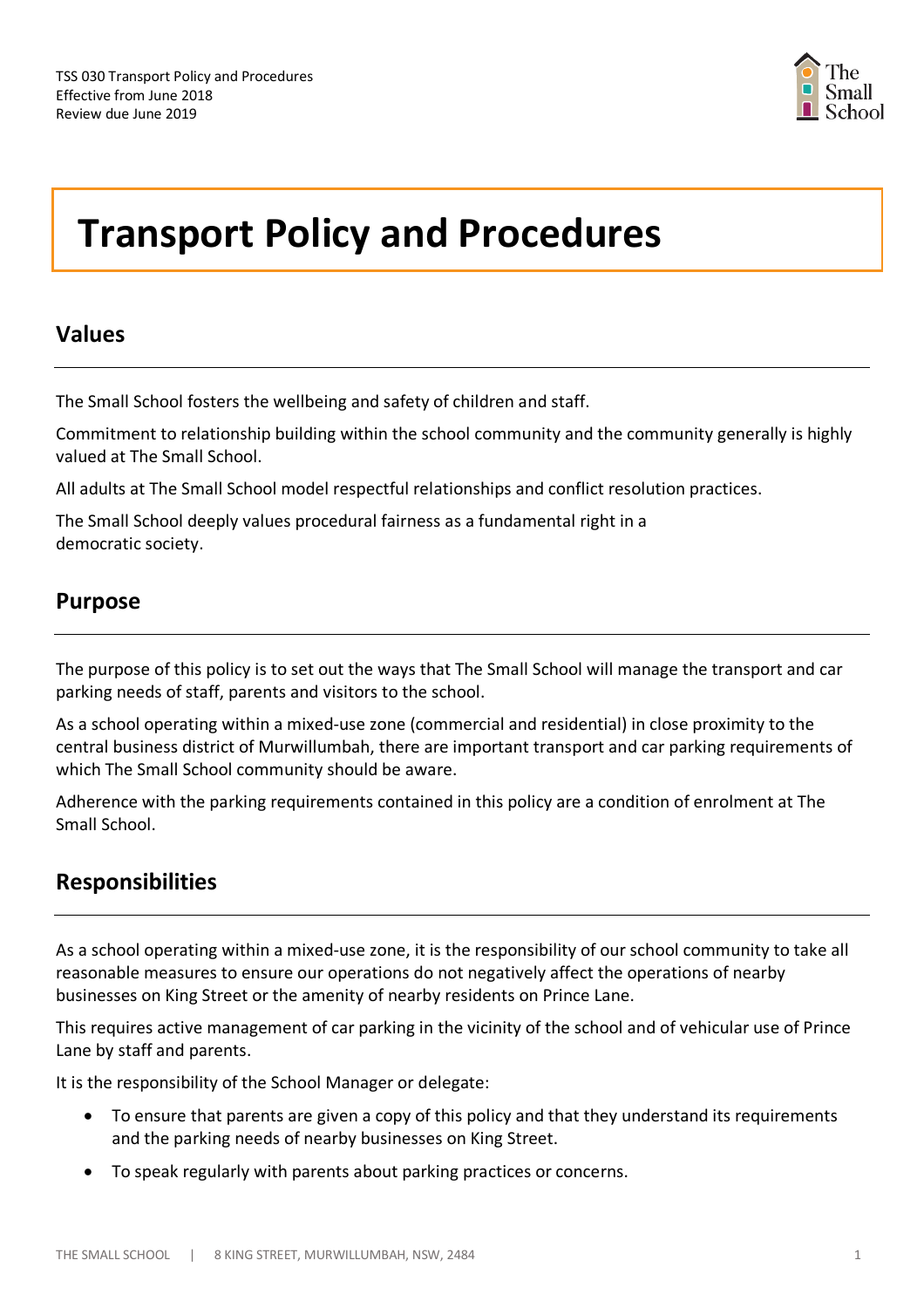

- To ensure visitors to the school, including delivery drivers, are made aware of the requirements contained in the policy.
- To oversee the arrival and departure of children from The Small School and ensure that it is consistent with this policy.

It is also the responsibility of the School Manager to communicate regularly with nearby business owners and residents to ensure they are aware of The Small School's car parking policy. This policy should be made available if requested and is publicly available on The Small School's website.

## **Transport to and From School**

#### *Private Transport and Car Parking for Parents and Visitors*

There are five (5) car parks on-site at the school premises. They are located at the rear of the school and are accessed via Prince Lane.

Staff are required to park in the nominated 'staff' car parking spaces provided. Parents, in particular parents who are volunteering at the school (and hence staying longer than normal drop-off), should use the nominated 'visitor' car parks.

Staff and parents are required to drive forward into the car parks upon arrival, and when leaving to reverse on-site and to drive forward onto Prince Lane. Entering and exiting the car park in a forward-facing motion is vital for the safety of children and other vehicles using Prince Lane.

Parents are asked not to leave children unattended in the car park at the rear of the school. Upon arrival at school, parents must walk with their child in through the back gate leading from the car parking areas.

#### *Additional Car Parking*

A number of the nearby businesses on King Street provide medical and allied health services and are regularly accessed by patients and customers with limited mobility. It is important that they are given priority to the on-street car parking in the vicinity of the health services they are accessing.

Additional parking is available in the public car park across from the school, which is accessed from King Street. The section of this car park which is not undercover, beside the Sunnyside Shopping Mall, is a public car park and may offer some additional parking for parents during drop-off and pick-up times. Parents who use this facility must accompany children across King Street.

Where parking on King Street is necessary parents and visitors should park as close to the school building as possible. Street parking in front of nearby health services should be avoided except under exceptional circumstances.

From time-to-time extracurricular events will be held at the school. These will normally occur outside of normal business hours when the nearby businesses are closed. Parking on King Street outside of normal business hours is acceptable.

Normal business hours are Monday to Friday 8.30am to 5.30pm and Saturday 8.30am to 1pm.